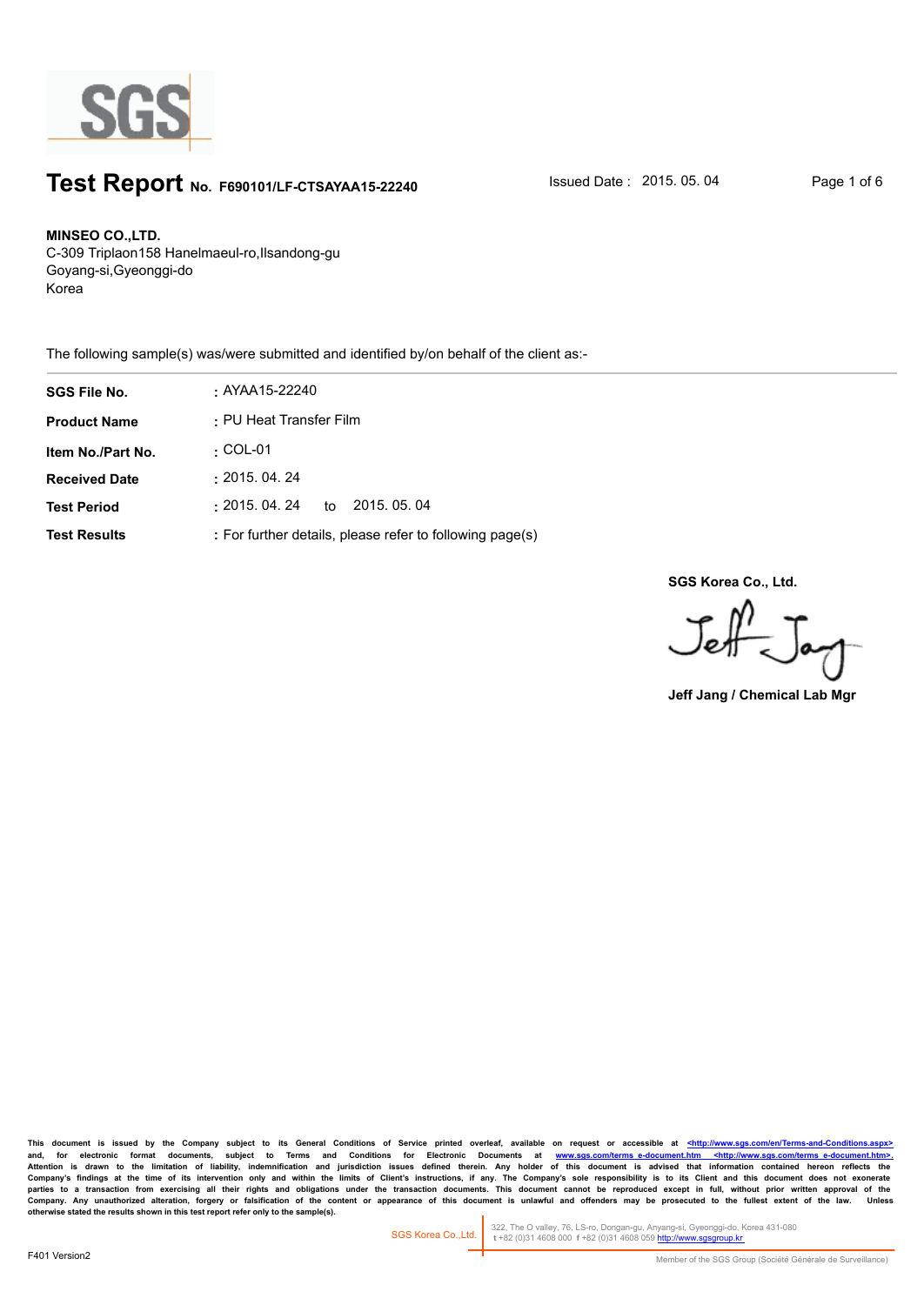

# **Test Report** No. F690101/LF-CTSAYAA15-22240 **Issued Date : 2015. 05. 04** Page 2 of 6

| Sample No.                | $:$ AYAA15-22240.001    |
|---------------------------|-------------------------|
| <b>Sample Description</b> | : PU Heat Transfer Film |
| Item No./Part No.         | $\cdot$ COL-01          |
| <b>Materials</b>          | • N/A                   |

#### **Heavy Metals**

| <b>Test Items</b>                  | <b>Unit</b> | <b>Test Method</b>                                                                                                          | <b>MDL</b>     | <b>Results</b> |
|------------------------------------|-------------|-----------------------------------------------------------------------------------------------------------------------------|----------------|----------------|
| Cadmium (Cd)                       | mg/kg       | With reference to IEC 62321-5:2013<br>(Determination of Cadmium by ICP-OES)                                                 | 0.5            | N.D.           |
| Lead (Pb)                          | mg/kg       | With reference to IEC 62321-5:2013<br>(Determination of Lead by ICP-OES)                                                    | 5              | N.D.           |
| Mercury (Hg)                       | mg/kg       | With reference to IEC 62321-4:2013<br>(Determination of Mercury by ICP-OES)                                                 | $\overline{2}$ | N.D.           |
| Hexavalent Chromium (Cr VI)        | mg/kg       | With reference to IEC 62321:2008 (Determination<br>of Hexavalent Chromium by spot test/Colorimetric<br>Method using UV-Vis) | $\mathbf{1}$   | N.D.           |
| <b>Flame Retardants-PBBs/PBDEs</b> |             |                                                                                                                             |                |                |
| <b>Test Items</b>                  | <b>Unit</b> | <b>Test Method</b>                                                                                                          | <b>MDL</b>     | <b>Results</b> |
| Monobromobiphenyl                  | mg/kg       | With reference to IEC 62321:2008 (Determination<br>of PBBs and PBDEs by GC-MS)                                              | 5              | N.D.           |
| Dibromobiphenyl                    | mg/kg       | With reference to IEC 62321:2008 (Determination<br>of PBBs and PBDEs by GC-MS)                                              | 5              | N.D.           |
| Tribromobiphenyl                   | mg/kg       | With reference to IEC 62321:2008 (Determination<br>of PBBs and PBDEs by GC-MS)                                              | 5              | N.D.           |
| Tetrabromobiphenyl                 | mg/kg       | With reference to IEC 62321:2008 (Determination<br>of PBBs and PBDEs by GC-MS)                                              | 5              | N.D.           |
| Pentabromobiphenyl                 | mg/kg       | With reference to IEC 62321:2008 (Determination<br>of PBBs and PBDEs by GC-MS)                                              | 5              | N.D.           |
| Hexabromobiphenyl                  | mg/kg       | With reference to IEC 62321:2008 (Determination<br>of PBBs and PBDEs by GC-MS)                                              | 5              | N.D.           |
| Heptabromobiphenyl                 | mg/kg       | With reference to IEC 62321:2008 (Determination<br>of PBBs and PBDEs by GC-MS)                                              | 5              | N.D.           |
| Octabromobiphenyl                  | mg/kg       | With reference to IEC 62321:2008 (Determination<br>of PBBs and PBDEs by GC-MS)                                              | 5              | N.D.           |
| Nonabromobiphenyl                  | mg/kg       | With reference to IEC 62321:2008 (Determination<br>of PBBs and PBDEs by GC-MS)                                              | 5              | N.D.           |
| Decabromobiphenyl                  | mg/kg       | With reference to IEC 62321:2008 (Determination<br>of PBBs and PBDEs by GC-MS)                                              | 5              | N.D.           |
| Monobromodiphenyl ether            | mg/kg       | With reference to IEC 62321:2008 (Determination<br>of PBBs and PBDEs by GC-MS)                                              | 5              | N.D.           |
| Dibromodiphenyl ether              | mg/kg       | With reference to IEC 62321:2008 (Determination<br>of PBBs and PBDEs by GC-MS)                                              | 5              | N.D.           |
| Tribromodiphenyl ether             | mg/kg       | With reference to IEC 62321:2008 (Determination<br>of PBBs and PBDEs by GC-MS)                                              | 5              | N.D.           |
| Tetrabromodiphenyl ether           | mg/kg       | With reference to IEC 62321:2008 (Determination<br>of PBBs and PBDEs by GC-MS)                                              | 5              | N.D.           |

This document is issued by the Company subject to its General Conditions of Service printed overleaf, available on request or accessible at <u><http://www.sgs.com/en/Terms-and-Co</u> and, for electronic format documents, subject to Terms and Conditions for Electronic Documents at <u>www.sgs.com/terms\_e-document.htm <http://www.sgs.com/terms\_e-document.htm>-</u><br>Attention is drawn to the limitation of liabil Company's findings at the time of its intervention only and within the limits of Client's instructions, if any. The Company's sole responsibility is to its Client and this document does not exonerate<br>parties to a transacti Company. Any unauthorized alteration, forgery or falsification of the content or appearance of this document is unlawful and offenders may be prosecuted to the fullest extent of the law. Unless otherwise stated the results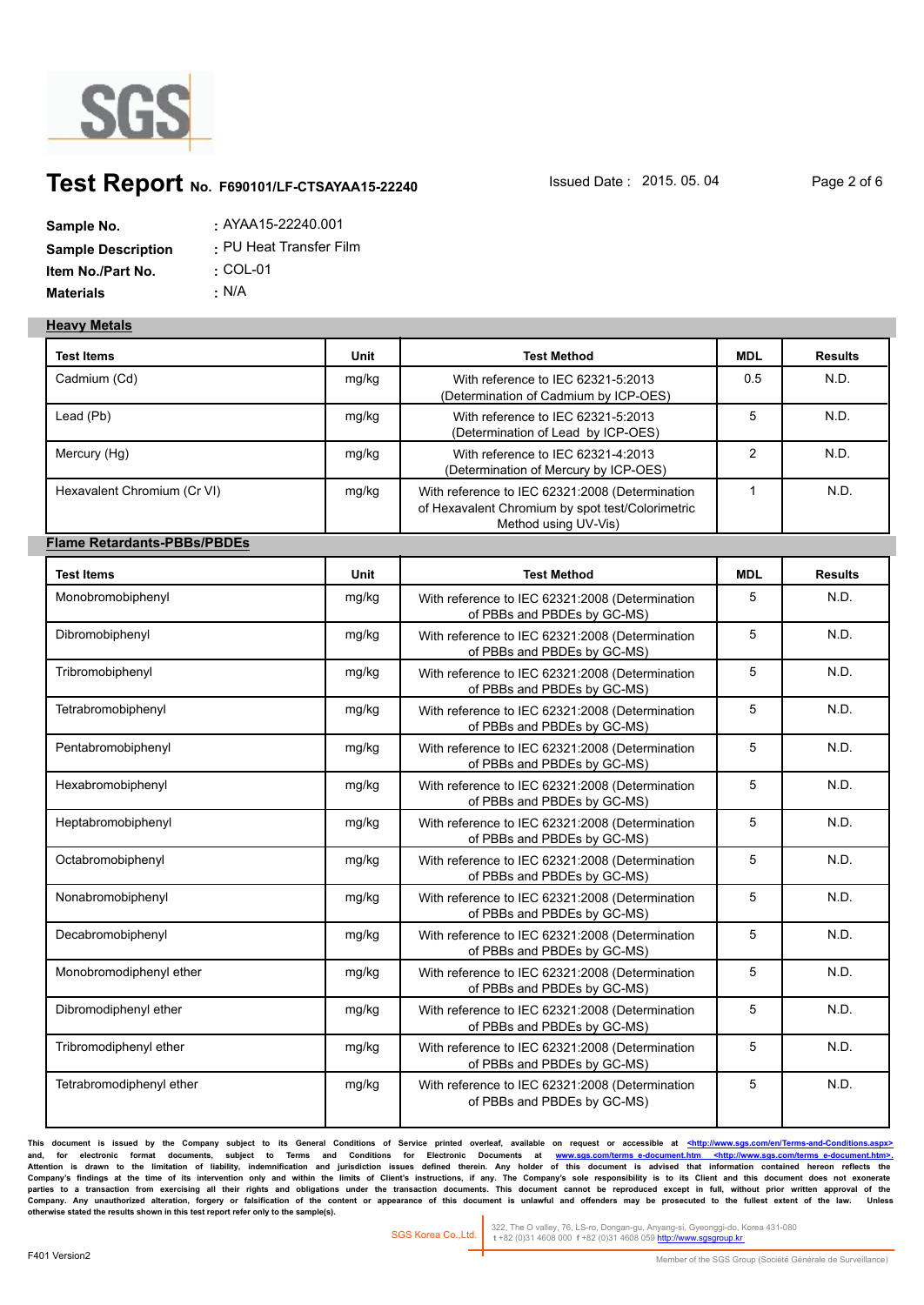

# **Test Report** No. F690101/LF-CTSAYAA15-22240 **Issued Date : 2015. 05. 04** Page 3 of 6

| Sample No.                | $:$ AYAA15-22240.001    |
|---------------------------|-------------------------|
| <b>Sample Description</b> | : PU Heat Transfer Film |
| Item No./Part No.         | $\cdot$ COL-01          |
| <b>Materials</b>          | • N/A                   |

#### **Flame Retardants-PBBs/PBDEs**

| <b>Test Items</b>                  | Unit        | <b>Test Method</b>                                                             | <b>MDL</b> | <b>Results</b> |
|------------------------------------|-------------|--------------------------------------------------------------------------------|------------|----------------|
| Pentabromodiphenyl ether           | mg/kg       | With reference to IEC 62321:2008 (Determination<br>of PBBs and PBDEs by GC-MS) | 5          | N.D.           |
| Hexabromodiphenyl ether            | mg/kg       | With reference to IEC 62321:2008 (Determination<br>of PBBs and PBDEs by GC-MS) | 5          | N.D.           |
| Heptabromodiphenyl ether           | mg/kg       | With reference to IEC 62321:2008 (Determination<br>of PBBs and PBDEs by GC-MS) | 5          | N.D.           |
| Octabromodiphenyl ether            | mg/kg       | With reference to IEC 62321:2008 (Determination<br>of PBBs and PBDEs by GC-MS) | 5          | N.D.           |
| Nonabromodiphenyl ether            | mg/kg       | With reference to IEC 62321:2008 (Determination<br>of PBBs and PBDEs by GC-MS) | 5          | N.D.           |
| Decabromodiphenyl ether            | mg/kg       | With reference to IEC 62321:2008 (Determination<br>of PBBs and PBDEs by GC-MS) | 5          | N.D.           |
| <b>Phthalates</b>                  |             |                                                                                |            |                |
| <b>Test Items</b>                  | <b>Unit</b> | <b>Test Method</b>                                                             | <b>MDL</b> | <b>Results</b> |
| Di-(2-ethylhexyl) phthalate (DEHP) | mg/kg       | With reference to EPA 8061A, GC/MS                                             | 50         | N.D.           |
| Dibutyl phthalate (DBP)            | mg/kg       | With reference to EPA 8061A, GC/MS                                             | 50         | N.D.           |
| Benzyl butyl phthalate (BBP)       | mg/kg       | With reference to EPA 8061A, GC/MS                                             | 50         | N.D.           |
| Di-isodecyl phthalate (DIDP)       | mg/kg       | With reference to EPA 8061A, GC/MS                                             | 50         | N.D.           |
| Di-isononyl phthalate (DINP)       | mg/kg       | With reference to EPA 8061A, GC/MS                                             | 50         | N.D.           |
| Di-n-octyl phthalate (DNOP)        | mg/kg       | With reference to EPA 8061A, GC/MS                                             | 50         | N.D.           |
| <b>Polymer Identification</b>      |             |                                                                                |            |                |
| <b>Test Items</b>                  | Unit        | <b>Test Method</b>                                                             | <b>MDL</b> | <b>Results</b> |
| <b>PVC</b>                         | $***$       | FT-IR                                                                          |            | Negative       |
| Other(s)                           |             |                                                                                |            |                |
| <b>Test Items</b>                  | Unit        | <b>Test Method</b>                                                             | <b>MDL</b> | <b>Results</b> |
| DMF (N,N-Dimethylformamide)        | mg/kg       | In-House method. GC/MS                                                         | 10         | 761            |
| Formaldehvde                       | mg/kg       | EPA8315A, HPLC                                                                 | 5          | N.D.           |

This document is issued by the Company subject to its General Conditions of Service printed overleaf, available on request or accessible at <http://www.sgs.com/en/Terms-and-C and, for electronic format documents, subject to Terms and Conditions for Electronic Documents at <u>www.sgs.com/terms\_e-document.htm <http://www.sgs.com/terms\_e-document.htm>-</u><br>Attention is drawn to the limitation of liabil Company's findings at the time of its intervention only and within the limits of Client's instructions, if any. The Company's sole responsibility is to its Client and this document does not exonerate<br>parties to a transacti Company. Any unauthorized alteration, forgery or falsification of the content or appearance of this document is unlawful and offenders may be prosecuted to the fullest extent of the law. Unless otherwise stated the results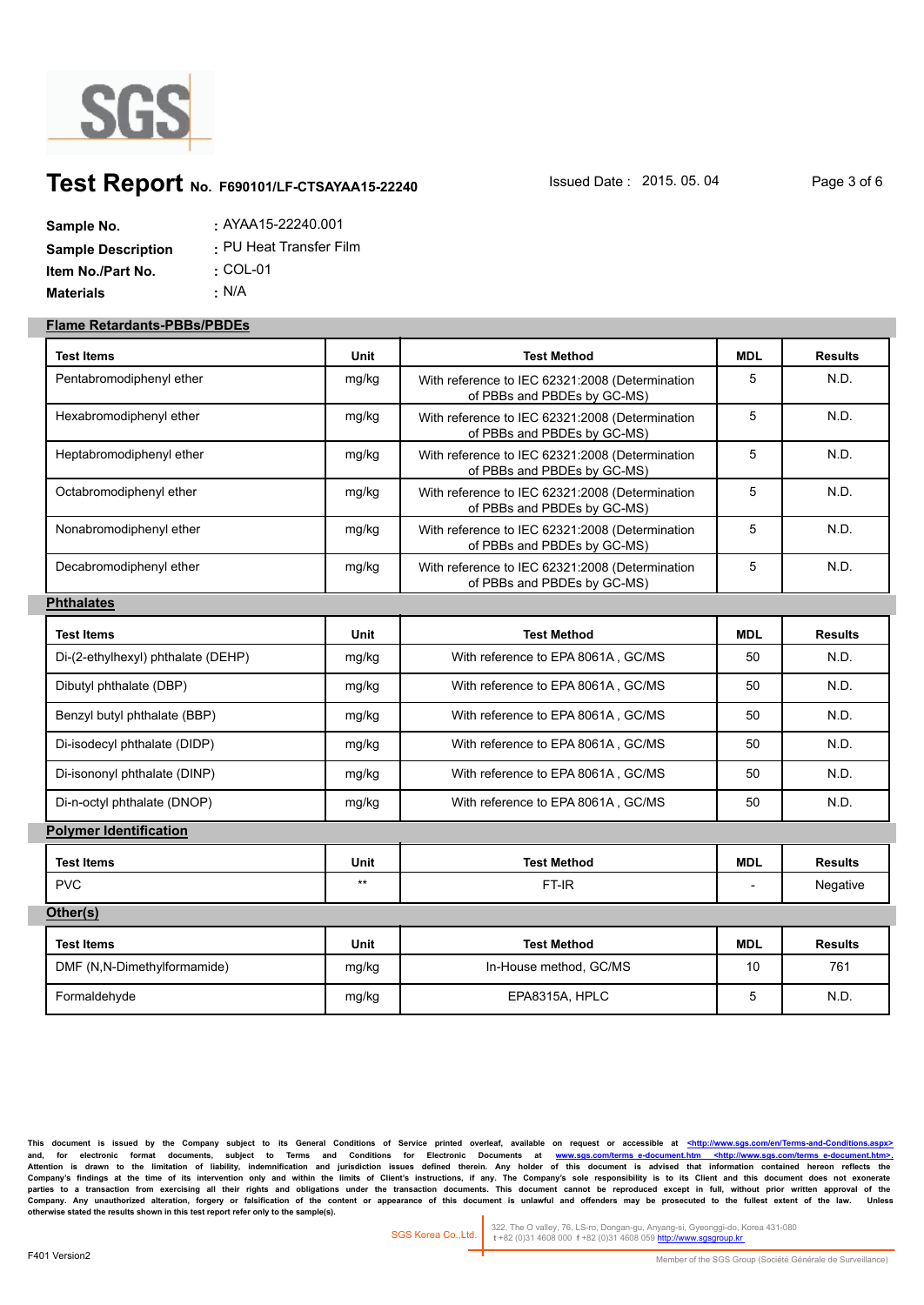

#### **Test Report** No. F690101/LF-CTSAYAA15-22240 **Issued Date : 2015. 05. 04** Page 4 of 6

(1) N.D. = Not detected.(<MDL) NOTE:

 $(2)$  mg/kg = ppm (3) MDL = Method Detection Limit

 $(4) - 10$  regulation

- (5) Negative = Undetectable / Positive = Detectable
- (6) \*\* = Qualitative analysis (No Unit)

(7) \* = Boiling-water-extraction:

 Negative = Absence of CrVI coating Positive = Presence of CrVI coating; the detected concentration in boiling-water-extraction solution is equal or greater than 0.02 mg/kg with 50 cm2 sample surface area.



This document is issued by the Company subject to its General Conditions of Service printed overleaf, available on request or accessible at <http://www. and, for electronic format documents, subject to Terms and Conditions for Electronic Documents at <u>www.sgs.com/terms\_e-document.htm <http://www.sgs.com/terms\_e-document.htm>-</u><br>Attention is drawn to the limitation of liabil Company's findings at the time of its intervention only and within the limits of Client's instructions, if any. The Company's sole responsibility is to its Client and this document does not exonerate<br>parties to a transacti Company. Any unauthorized alteration, forgery or falsification of the content or appearance of this document is unlawful and offenders may be prosecuted to the fullest extent of the law.<br>otherwise stated the results shown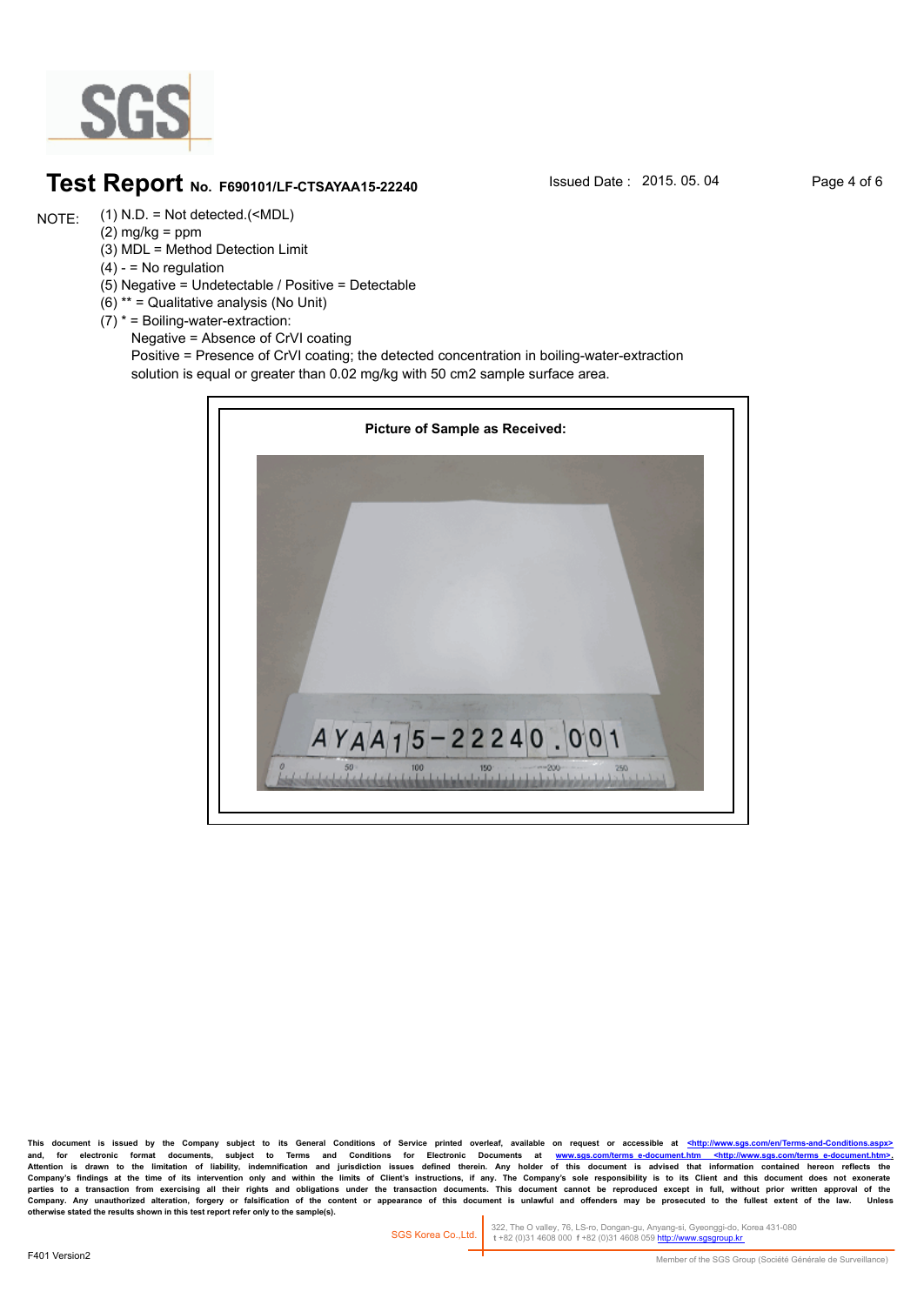

#### **Test Report** No. F690101/LF-CTSAYAA15-22240 **Issued Date : 2015. 05. 04** Page 5 of 6

## **Testing Flow Chart for RoHS:Cd/Pb/Hg/Cr6+ /PBBs&PBDEs Testing**



The samples were dissolved totally by pre-conditioning method according to above flow chart for Cd,Pb,Hg. Section Chief : Gilsae Yi

This document is issued by the Company subject to its General Conditions of Service printed overleaf, available on request or accessible at <http://www. and, for electronic format documents, subject to Terms and Conditions for Electronic Documents at <u>www.sgs.com/terms\_e-document.htm <http://www.sgs.com/terms\_e-document.htm>-</u><br>Attention is drawn to the limitation of liabil Company's findings at the time of its intervention only and within the limits of Client's instructions, if any. The Company's sole responsibility is to its Client and this document does not exonerate<br>parties to a transacti Company. Any unauthorized alteration, forgery or falsification of the content or appearance of this document is unlawful and offenders may be prosecuted to the fullest extent of the law.<br>otherwise stated the results shown